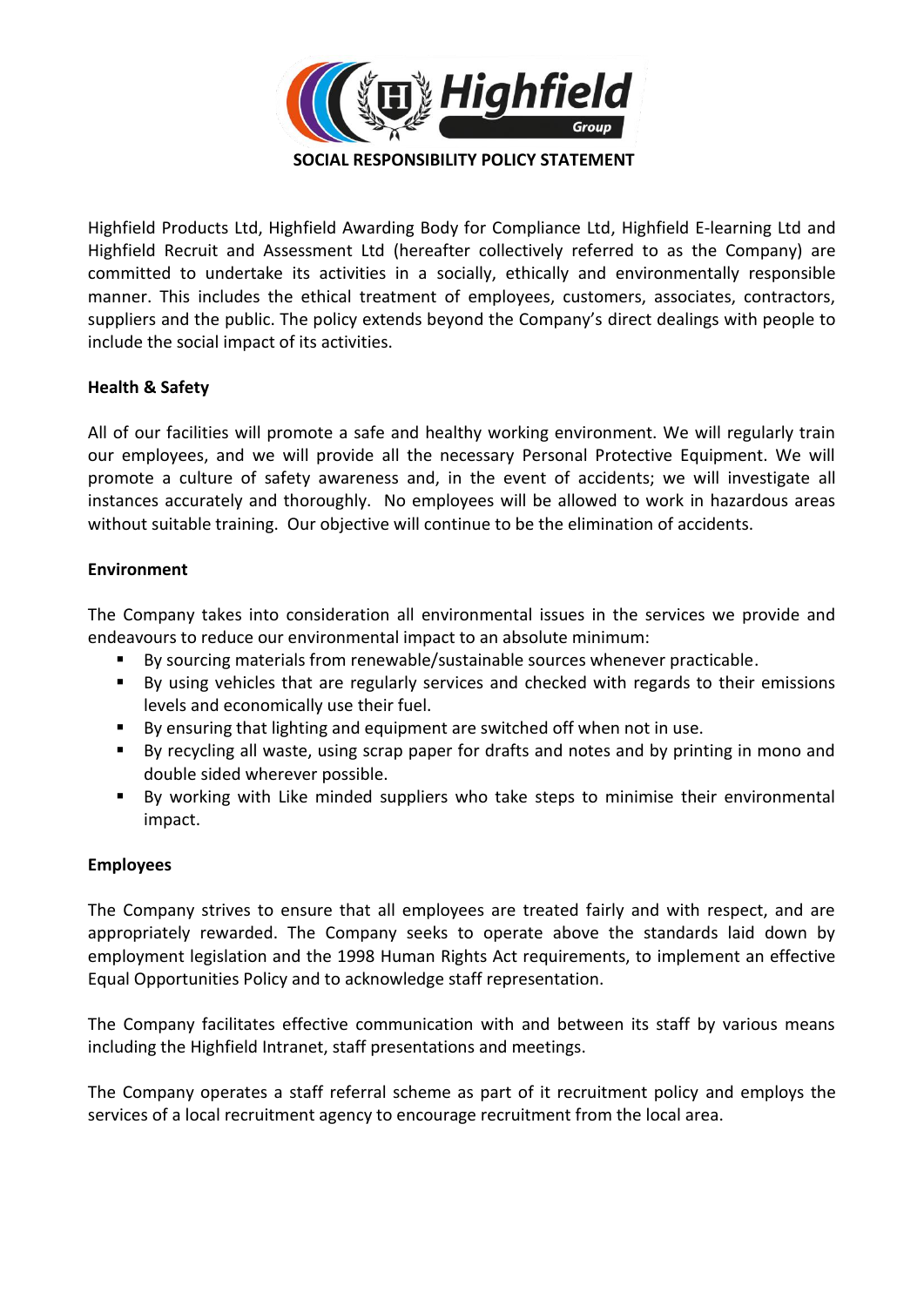

The Company encourages youth employment and engagement schemes and works with the local College to recruit Apprentices. Our younger employees are monitored and mentored to encourage a broad knowledge of the working environment and formal qualifications are promoted in line with the needs of the business.

The Company seeks to develop and train its employees to realise their full potential including placing existing staff on apprenticeships and training courses through The Highfield Academy. All vacancies are promoted internally, and employees are encouraged to seek positions within the company.

The Company aims to ensure future succession and a supply of skilled management. All employees receive annual appraisals which enable individual training needs to be identified. The Company also delivers an induction programme which covers customer service, food safety, fire awareness, health & safety, Data Protection and Cyber Security courses. Progress with training is monitored through the appraisal system and progress is reviewed throughout the year.

Employee working hours will comply with the prevailing legislation. Overtime, when available, will be allocated on an equitable basis and will be managed to ensure that the demands on the individual are reasonable, and we will always provide adequate rest breaks.

The Company has a Disciplinary Procedure which applies to all employees. This ensures that individuals have the opportunity to be represented at formal investigations, and in the event that they disagree with the findings, they have the automatic right of appeal to a more senior management forum.

# **Suppliers of Goods and Services**

The Company endeavours to deal with all suppliers of goods and services in an open and honest manner and with professional standards of respect and integrity. All staff undertake Bribery and Anti Corruption training.

#### **Local Community Relations**

As well as being an organisation operating on a global level the Company is a major employer in the Yorkshire areas, and is an integral part of these communities. The Company is, therefore, committed to working with the local community, and will, where possible, support projects which are consistent with our Brand and Corporate values. In addition, the Company understands that the location of some of its sites in residential areas can present particular problems to its neighbours, and will attempt to reduce any negative impact it may have on the local environment and its people.